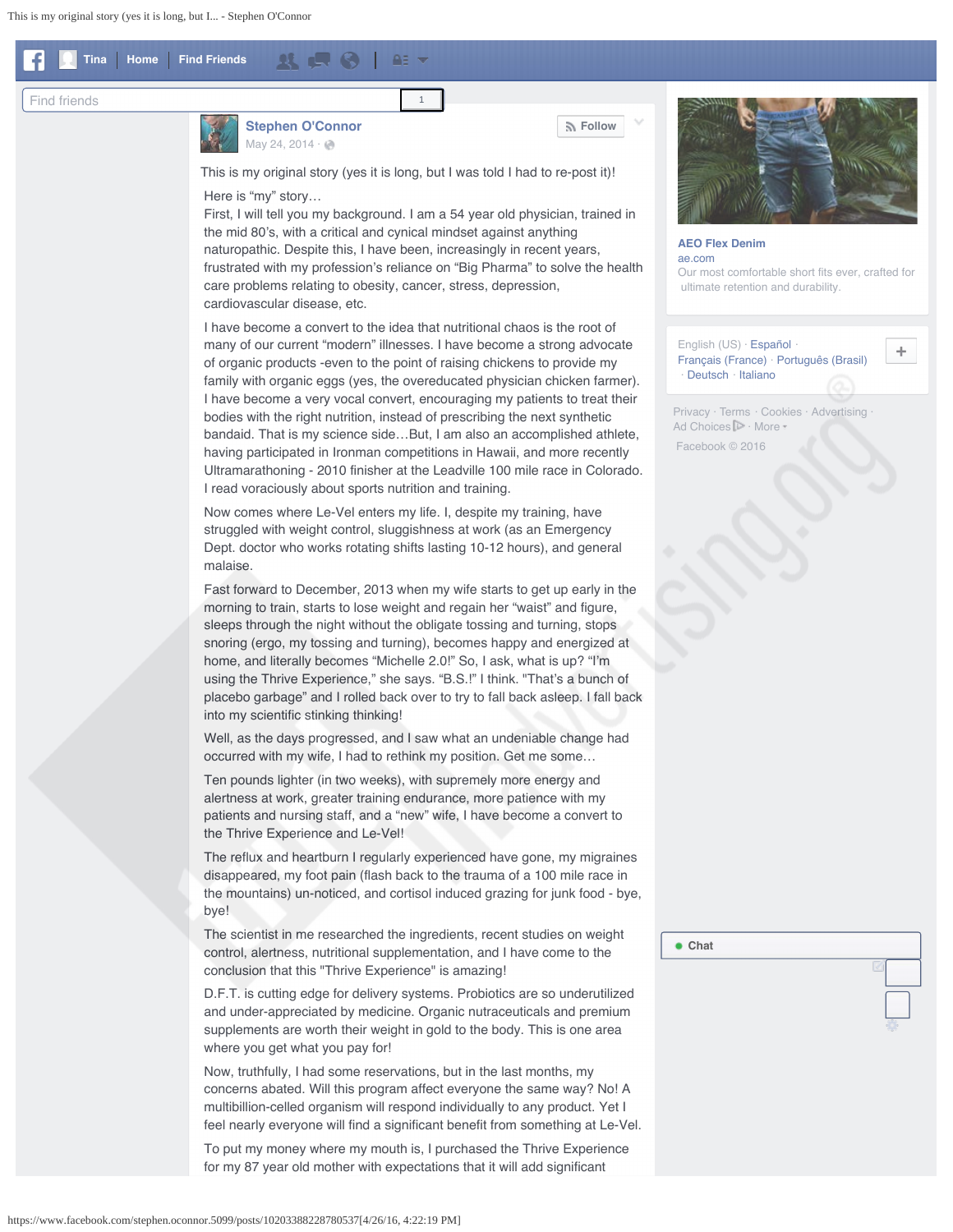positives to her lifestyle and health.

My children are using the system, my siblings too!

 Regarding the business aspects of Le-Vel, I leave that to my wife. She has come WAY out of her comfort zone to promote and develop a home business opportunity utilizing the benefits of Thrive/Le-Vel. Having just qualified for her "luxury car" is nothing short of amazing in two months of promoting. Her success? You just have to look at her before and after pictures, as well as hear her story and others she has supported, to see that an incredible opportunity is available to you. Admittedly, I am careful to not mix my day job with promotion of Le-Vel, due to ethical reasons, but if someone asks about the product or how I have benefited, well…game on!

## Dr. [Steve](https://www.facebook.com/sbuchta)

| $\mathbb{F}$ Like | Share                                                                                                                                                                                |             |
|-------------------|--------------------------------------------------------------------------------------------------------------------------------------------------------------------------------------|-------------|
| 232               |                                                                                                                                                                                      |             |
| 897 shares        |                                                                                                                                                                                      | 66 comments |
|                   | View previous comments                                                                                                                                                               | 50 of 66    |
|                   | <b>Ivet Rivera Betances</b> Love reading your posts.                                                                                                                                 |             |
|                   | July 5, 2014 at 6:42pm $\cdot$ Like $\cdot$ 1                                                                                                                                        |             |
|                   | <b>Rachel DenTon</b> Marc Gilmour Amanda Blackmar Herman                                                                                                                             |             |
|                   | July 11, 2014 at 11:46pm $\cdot$ Edited $\cdot$ Like                                                                                                                                 |             |
|                   | <b>Shelly Hodge Tyler Awesome!</b>                                                                                                                                                   |             |
|                   | August 11, 2014 at 9:19pm · Like                                                                                                                                                     |             |
|                   | <b>Shelly Hodge Tyler Nicole Lyons Goebel, Brynne Vasquez, Melissa</b><br>Velasquez, Doylene Scott Gilliland, Jason Tyler Donna Clifton Hodge, Linda<br>Kay Shadden F, Stacey Macias |             |
|                   | August 11, 2014 at 9:20pm · Like · 1                                                                                                                                                 |             |
|                   | <b>Debra Pape Love your Story! Thanks for sharing!</b>                                                                                                                               |             |
|                   | August 15, 2014 at 12:55am · Like                                                                                                                                                    |             |
|                   | Michelle Ingram Campbell Thank you for sharing!                                                                                                                                      |             |
|                   | August 15, 2014 at 9:49am $\cdot$ Like                                                                                                                                               |             |
|                   | <b>Ivet Rivera Betances My mom loves it!</b>                                                                                                                                         |             |
|                   | August 15, 2014 at 9:52am · Like                                                                                                                                                     |             |
|                   | Keith Halverson This is so helpful! Thank you!                                                                                                                                       |             |
|                   | August 16, 2014 at 9:17am · Like                                                                                                                                                     |             |
|                   | Jeannie Hensley I have been so sick for so long .Depression and anxiety.                                                                                                             |             |
|                   | September 22, 2014 at 8:42pm $\cdot$ Like                                                                                                                                            |             |
|                   | <b>Jeannie Hensley</b> I had 4 surgeries and still not no better .iam so sick of the<br>run around and need a doctor who cares so much                                               |             |
|                   | September 22, 2014 at 8:44pm $\cdot$ Like                                                                                                                                            |             |
|                   | Kelly 'Kremers' Clement Vicky Shull I thought you might enjoy reading this;)                                                                                                         |             |
|                   | September 24, 2014 at 11:47am $\cdot$ Like                                                                                                                                           |             |
|                   | Laurie Jahn Wendy Bogen Hutcheson Gilat Dweck (U)                                                                                                                                    |             |
|                   | September 24, 2014 at 12:40pm $\cdot$ Like $\cdot$ $\uparrow$ 1                                                                                                                      |             |
|                   | <b>Krystal Cowley Miller</b> Kara Endsley Catugal Jennifer Davis                                                                                                                     |             |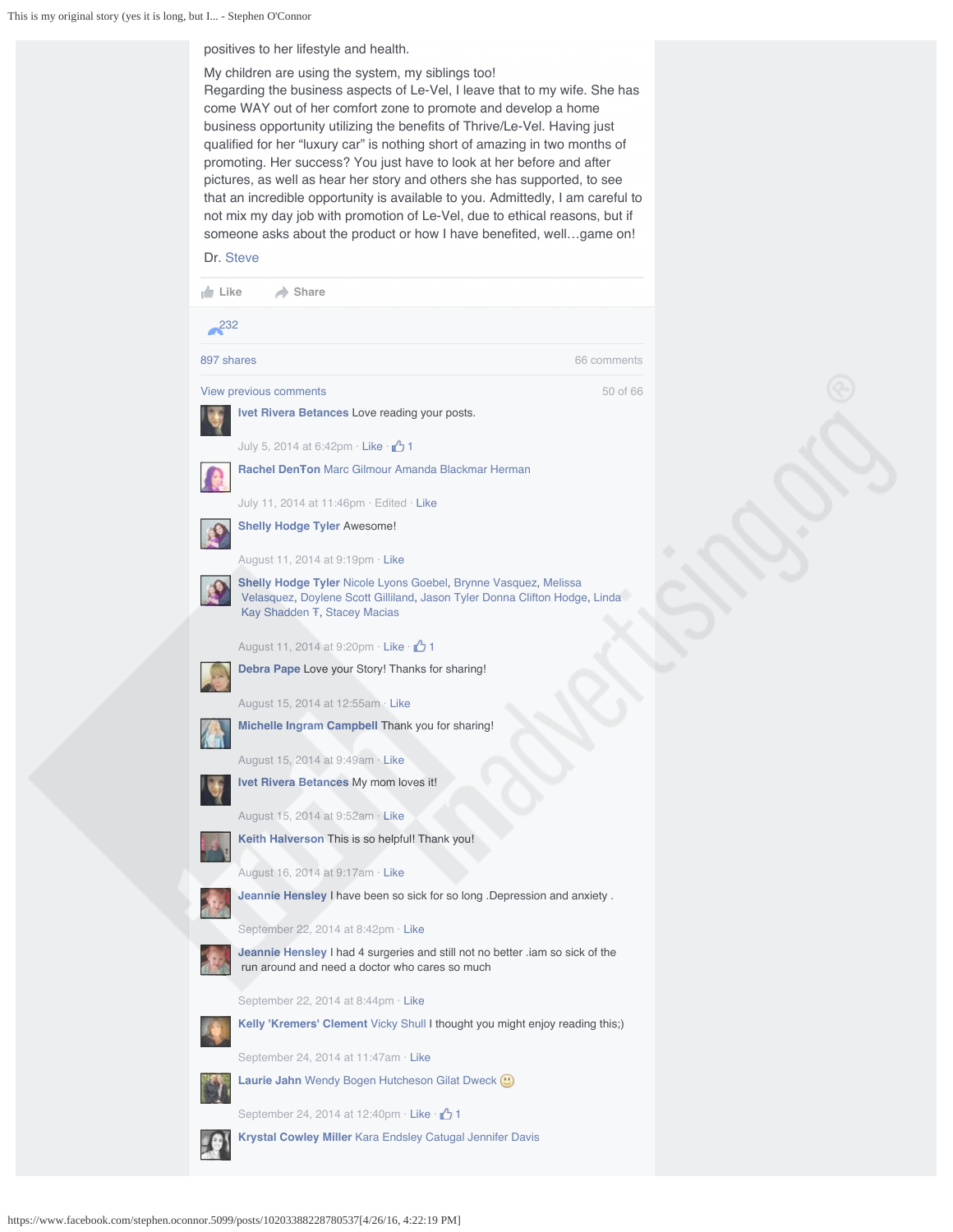This is my original story (yes it is long, but I... - Stephen O'Connor

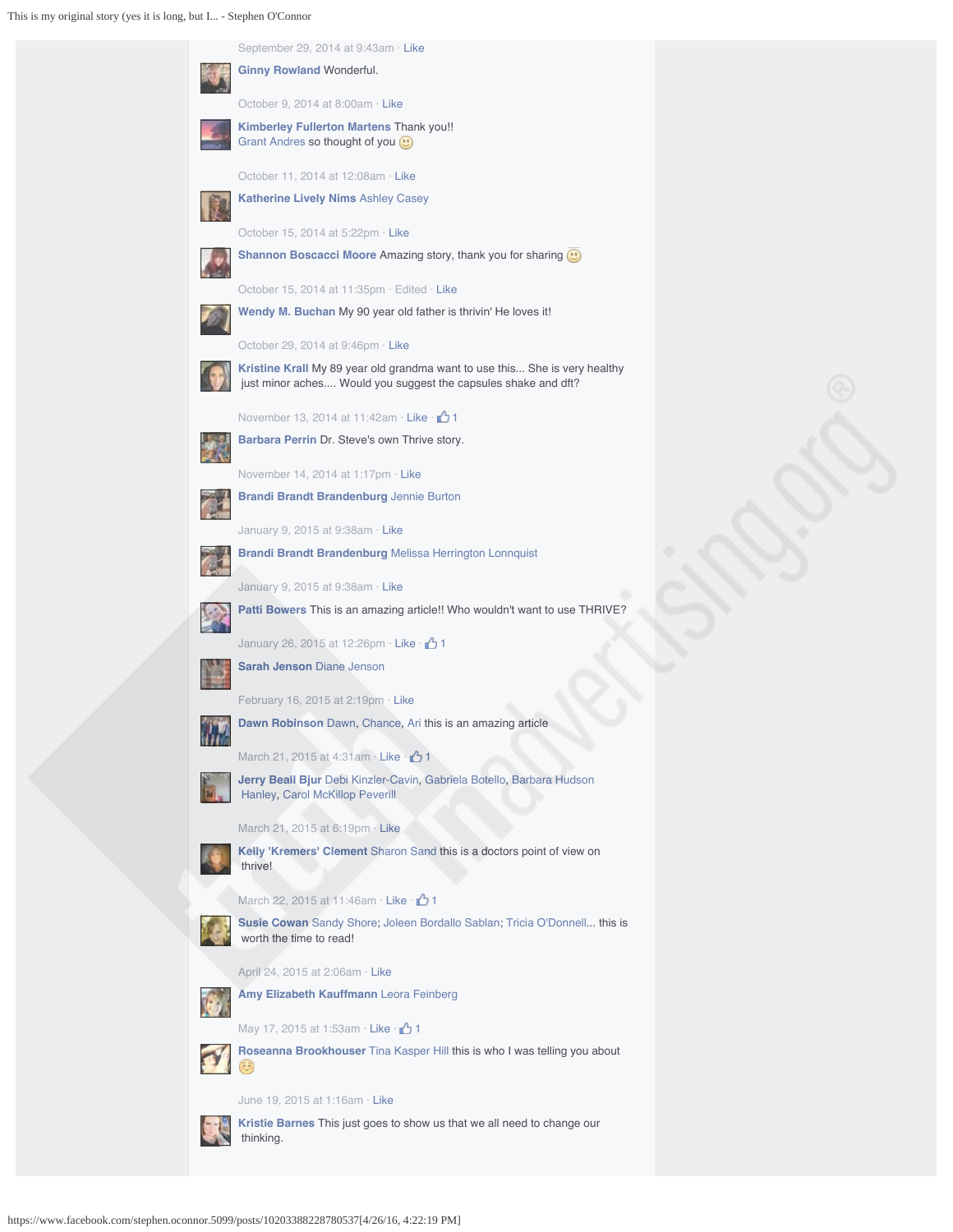This is my original story (yes it is long, but I... - Stephen O'Connor